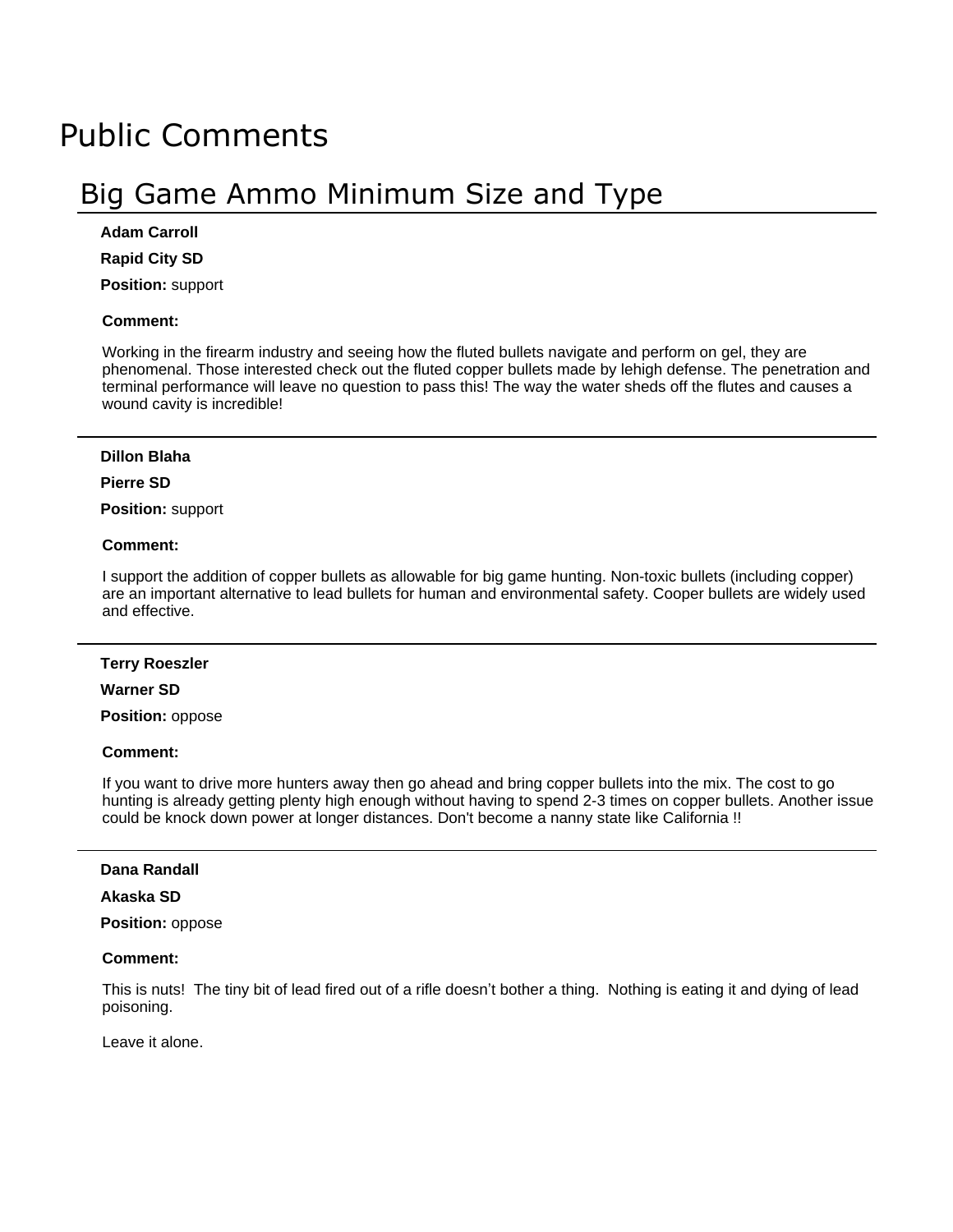# **Randall Pratt**

# **Mitchell SD**

**Position:** other

# **Comment:**

11 Dec 2020

Greetings,

I would like to comment on the proposal for fluted bullets. I first read an article in the Mitchell Daily Republic this morning which seemed to be confused as to how the proposal was intended. I then went to your site to read it directly and refer to the current wording of law. As a result I found good reason for the reporter's unclear reporting.

In the current law the wording clearly talks about energy requirements and this portion would appear to apply to all weapons. Next, muzzle-loading pistols are specifically singled out as greater than .50 caliber. In reading the sentence, this could imply the energy requirement is either waived or that an additional requirement has been added. Caliber requirements are listed in other paragraphs for centerfire weapons. Why is this weapon type listed here? Then at the end of the paragraph, the soft-point or expanding bullet criteria is listed. Does this apply to all weapons or just to the muzzle loading pistol? The Daily Republic was obviously confused as am I.

Now moving to fluted bullets. I have an engineering background, military career and second career as an inventory manager for Cabelas. There are many types of expanding bullets on the market. Round Nose, spirepoint, plastic tips, brass tips, silver tips, partitioned, core-loct, hollow-point. In terms of expansion, fluted is just another method an engineer could use to allow expansion. In fact, hunters have already been using premium copper bullets such as Barnes for 20 years. I believe for the most part these have just been considered as another expanding bullet. The hunting regulation book is getting thicker every year and we are forgoing logic of good intentions with details and legal traps for the hunter. Everyone wants a quick clean kill with no tracking required. Nobody wants to be hamstringed by a regulation that has to spell out bullets by model number and brand. An expanding bullet however it expands is an expanding bullet. Current wording in my opinion would allow for a fluted expanding bullet.

Thank you for the opportunity to comment on this proposal. I would like to see the current working changed but not specifically to single out fluted bullets.

Randall L. Pratt

# **Steven Pemble**

# **Buffalo SD**

**Position:** support

# **Comment:**

This is a good deal for hunters to help with secondary wildlife impacts from the use of non toxic ammunition if desired. Thank you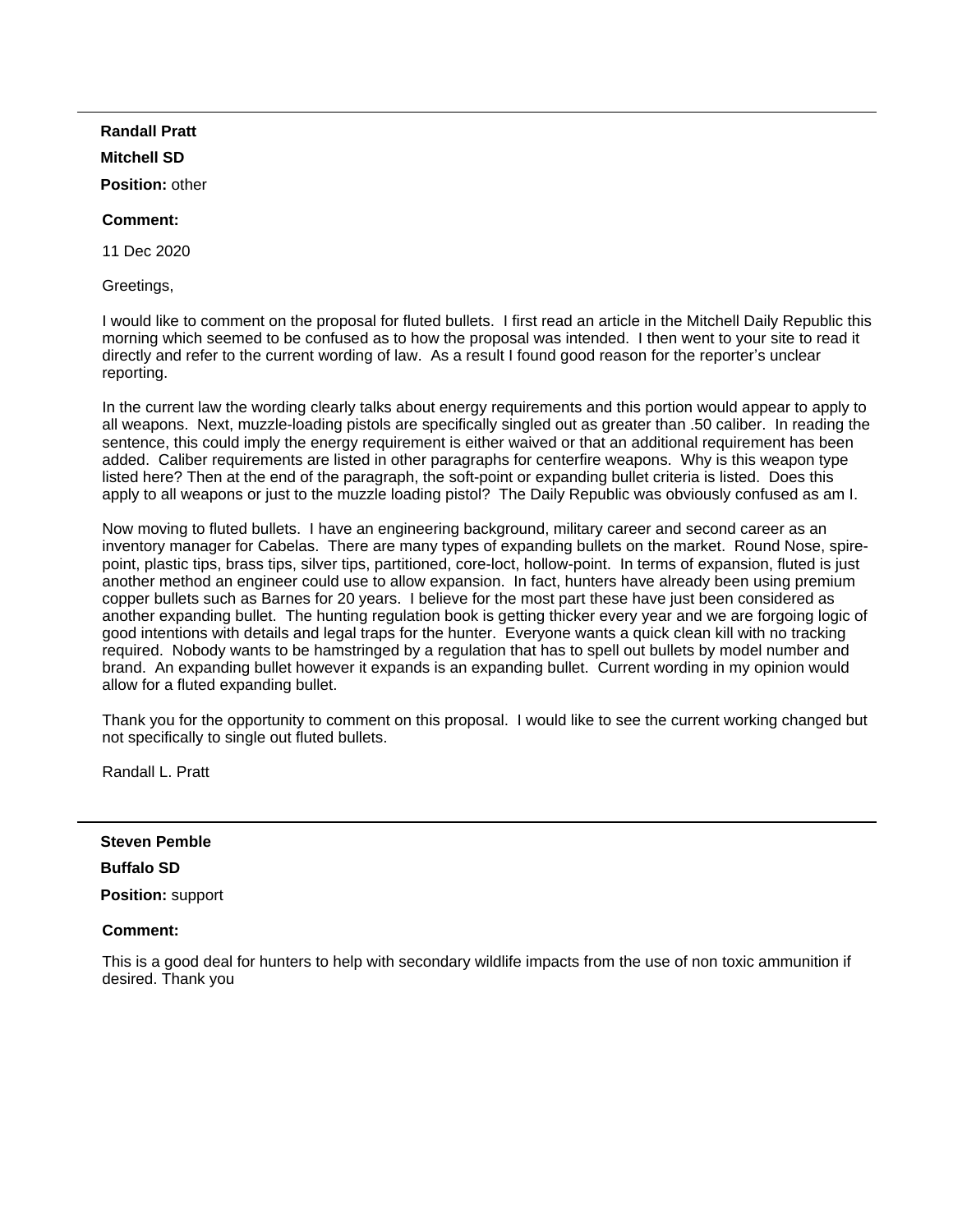## **Larry Darr**

## **Gary SD**

**Position:** support

## **Comment:**

I moved here from Nebraska almost 2 years ago. I have used Barnes X solid copper bullets for over 20 years in Colorado and Nebraska, Elk and deer hunting . They are an excellent choice to hunt big game. The copper bullet expands well and retains over 90% of its weight. Being copper it is not polluting the environment. Thankyou

#### **Gregory Palmer**

#### **Nemo SD**

**Position:** support

# **Comment:**

I totally agree with this proposal.

# **Jeff Barkley**

#### **Webster SD**

**Position:** support

## **Comment:**

I support the proposal to add non-toxic fluted copper bullets to the currently allowed bullet types allowed for big game hunting. I urge the commission to support all efforts to keep lead out of the environment and that it, in addition, recommends but does not require all hunters to use of effective non-toxic ammo whenever possible for all hunting.

#### **Ross Tschetter**

# **Bridgewater SD**

**Position:** support

#### **Comment:**

Non-Toxic ammunition should not only be allowed, but encouraged. Scientific studies have shown concerning amounts of "incidental take" attributed to lead poisoning, of species including predators, songbirds, and small mammals.

## **Dave House**

#### **Rapid City SD**

**Position:** support

# **Comment:**

Please allow the use of solid copper, non expanding fluted bullets.

Examples from Black Hills AMMO and Lehigh Defense, both in Rapid City, have been proven legitimate. You can contact either of those companies and see gel pictures on how well these bullets perform on a consistent medium.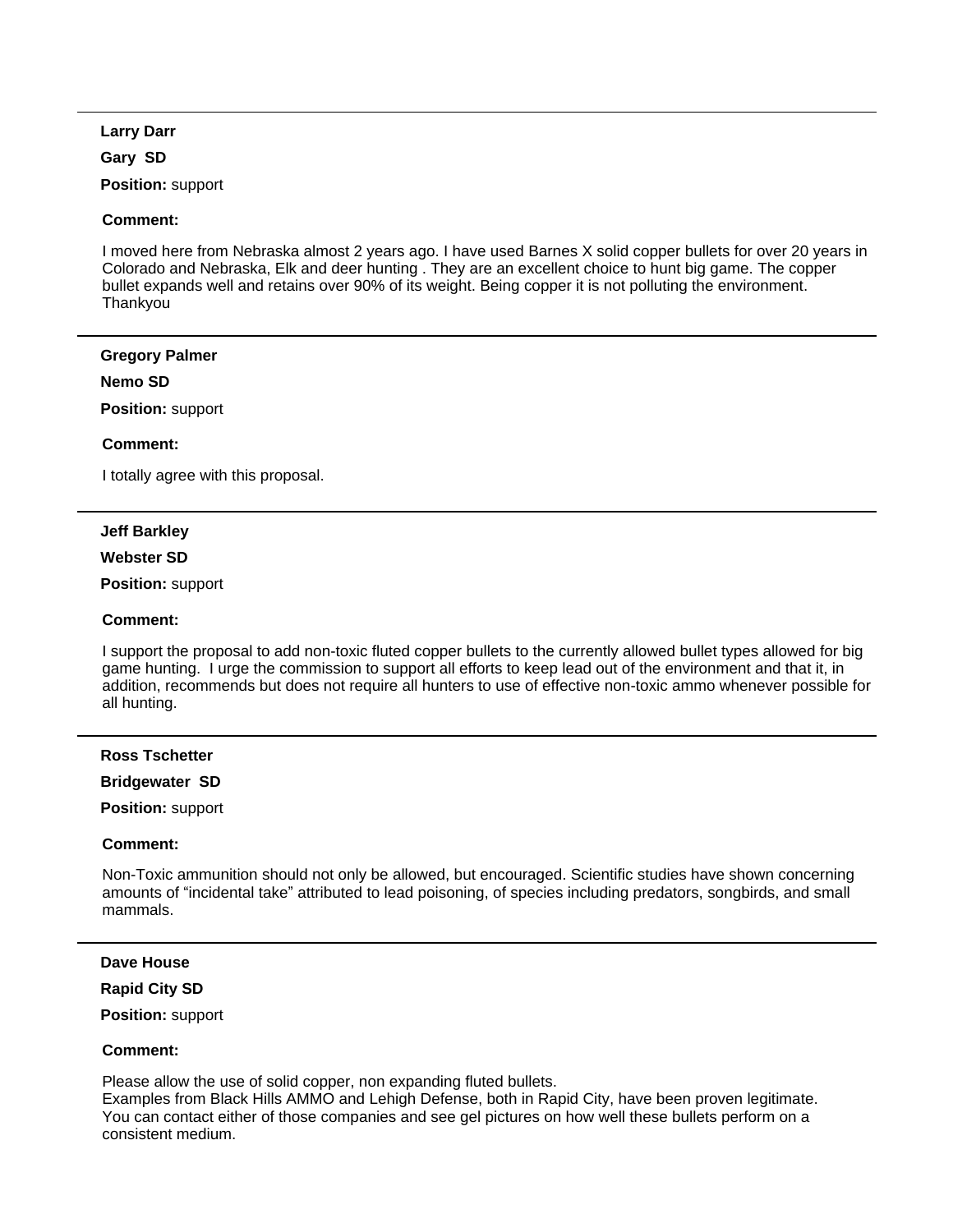**Ryan Colling**

## **Spearfish SD**

**Position:** support

# **Comment:**

Please allow big game hunters to use copper bullets.

# **Kyle Krause**

**Rapid City SD**

**Position:** support

# **Comment:**

Making this change is a no-brainer. Doing a quick google search for "lead in meat x-ray" quickly reveals how much lead ends up outside the main wound channel. This posses a hazard to humans, as well as to scavengers. Quality lead-free rounds, such as those by Barnes, are accurate and deadly. They should be an option for big game hunters.

# Nonmeandered Waters Navigation Lane Process

# **Michael Grunewaldt**

# **Miranda SD**

**Position:** other

# **Comment:**

Why does the GFP think it is their right to infringe on any private property? Have we not learned anything from the fiasco a few yrs back

# **Craig Sommers**

**Lake City SD**

**Position:** oppose

# **Comment:**

I oppose this as I do not think the GFP commission has the right to "take" a right of way without legislation.

# **Paul Lepisto**

# **Pierre SD**

**Position:** support

# **Comment:**

On behalf of Kelly Kistner, President of the SD Division of the Izaak Walton League of America, please see the attached comments on the Nonmeandered Waters Navigation Lande Process.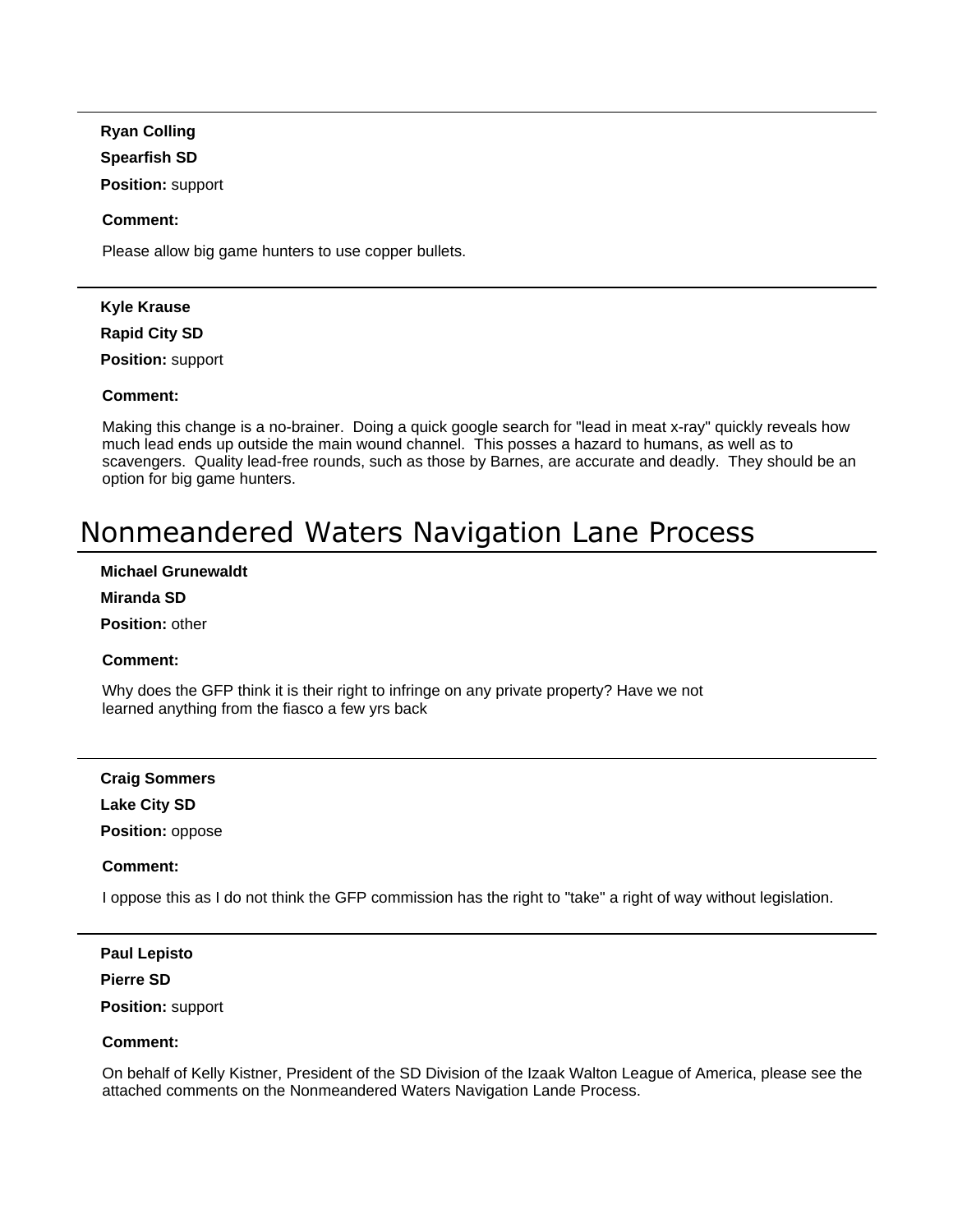#### **Jason Bender**

#### **Britton SD**

**Position:** oppose

#### **Comment:**

This looks like an attempt to acquire private property not owned by game and fish. I can't image that gfp can legally take private land without notification and compensation. If gfp wants more property to manage, buy some.

#### **Curtis Foster**

#### **Britton SD**

#### **Position:** oppose

#### **Comment:**

I am a life long resident of Marshall Co. As a hunter fisherman and semi retired farmer I feel the solution for this access issue lies in section 41-23-15 and 43-23-15 of SD codified law chapter 41-23. Thank You. Curtis Foster.

# **Other**

#### **James Feller**

#### **Blunt SD**

**Position:** support

#### **Comment:**

Why can't landowners hunt their own land on the resident only pheasant hunting season. Why do you want to put additional hunting pressure on limited public hunting areas? Thank you.

#### **Mark Paschke**

#### **Clitherall MN**

**Position:** other

#### **Comment:**

For the past 30 years it has been a tradition for a small group of my hunting buddies to take part in the South Dakota pheasant season. We hunt primarily Army Corp land. In the last few years we have encountered many unmarked snares. If our dogs were not trained to hunt close, our good memories of the hunt(s) would have been haunting disasters. Two of our dogs had these nooses tighten around their necks, that luckily we could cut off them. In Minnesota, it is a law for trappers to mark their sets. Why is this not part of a SD trappers requirement? Isn't placing a visible marker for a hunter to stay away from better than having him or her loose a part of their family? Just a side note.....In addition to our dogs almost being victims, we have seen a dead turkey, 2 small dead deer and 1 adult deer deer that when we approached it pulled hard enough to pull the snare out of the ground and run away with it. These snares are not species specific.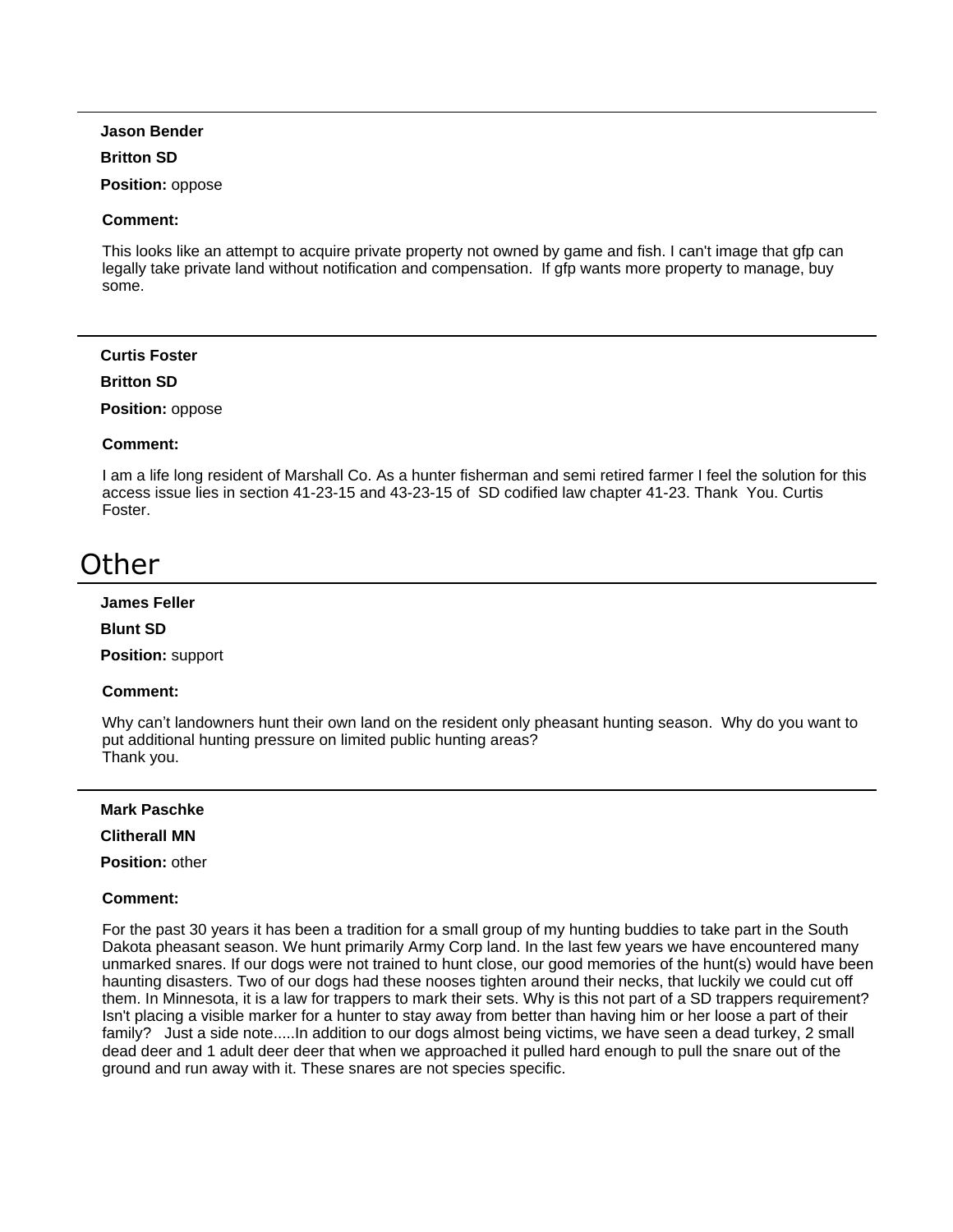**Jim Nyhof**

# **Oxbow ND**

**Position:** other

# **Comment:**

I want to extend my nonresident pheasant license start date from 12/27/20 to 1/27/21

# **Mark Miller**

# **Blackhawk SD**

**Position:** other

# **Comment:**

Hello if you take action on the rule change for hunter safety orange I think that safety yellow should be allowed because people that are color blind can see that better.

#### **Justin Allen**

# **Pierre SD**

**Position:** other

# **Comment:**

I'm emailing in regards to Bennett Co Special Goose Season. Why is the daily limit for the unit 4 per day but the limited draw license for the area have 3 tags? Wouldn't it make sense to match the daily limit for the area and make it 4 per licenses?

# Wildlife Damage Management Strategic Plan

**Dan Kight**

**Huron SD**

**Position:** other

# **Comment:**

With deer depredation available to landowners can you make it a mandate with the COs. What are landowners to do to do when the area CO wont do depredation for deer when the wildlife is ruining sillage piles etc utilize this program va being only based on one COs opinion. Maybe a form landowners complete and goes the that area district leaders and then that decision being handed down the chain for enforcement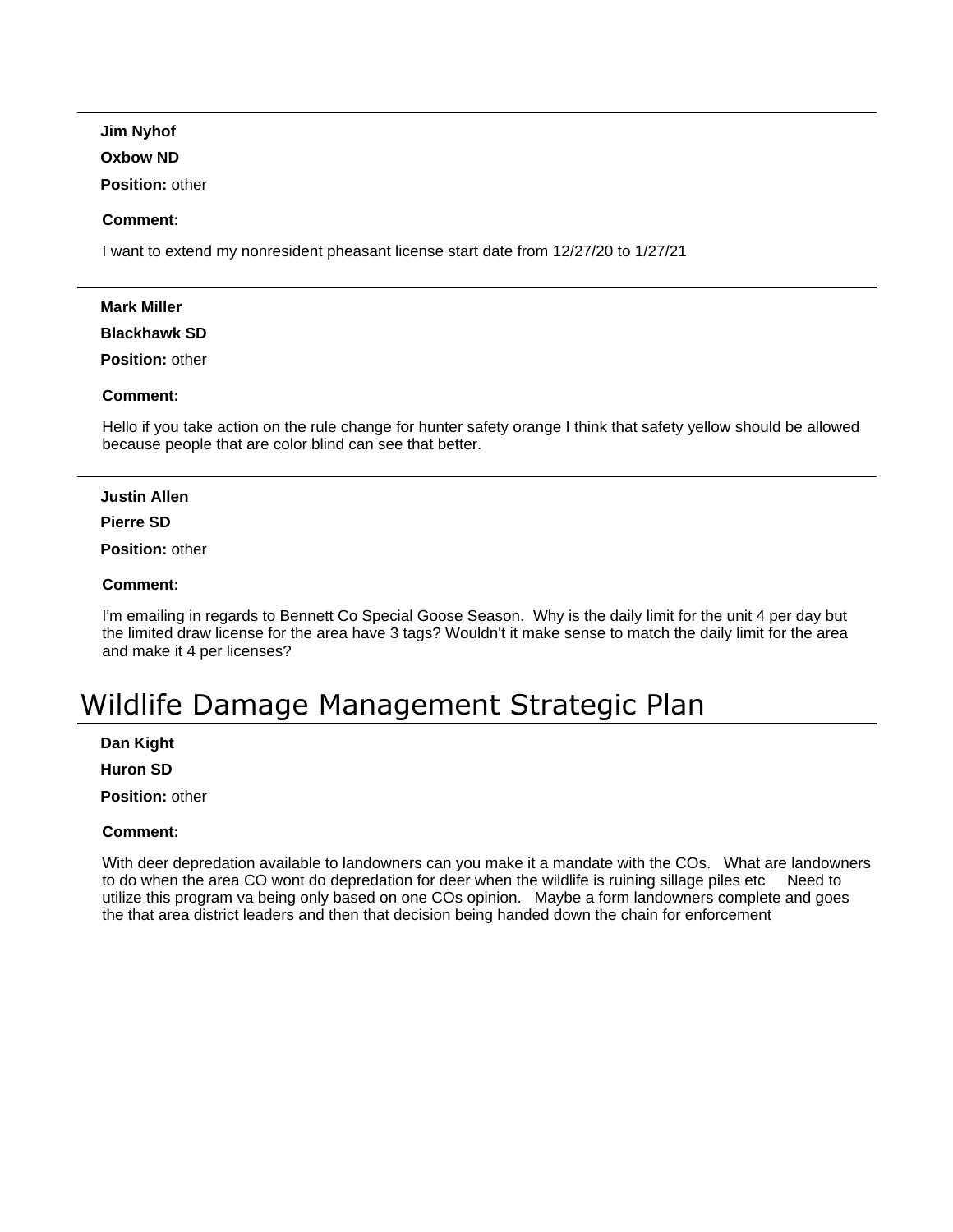# **Doug Guericke**

# **Alexandria SD**

**Position:** other

# **Comment:**

Last winter, we had 150-200 deer eating our hay and silage. Was very disappointed in service that we received after numerous calls to GF&P. When we started getting results is when I notified our sheriff and he came and took pictures to document the damage. Never once were we offered compensation for the damage. You talk about improving relationship with the farmers, then do something for them. Profit is small and cannot afford to winter a herd of deer.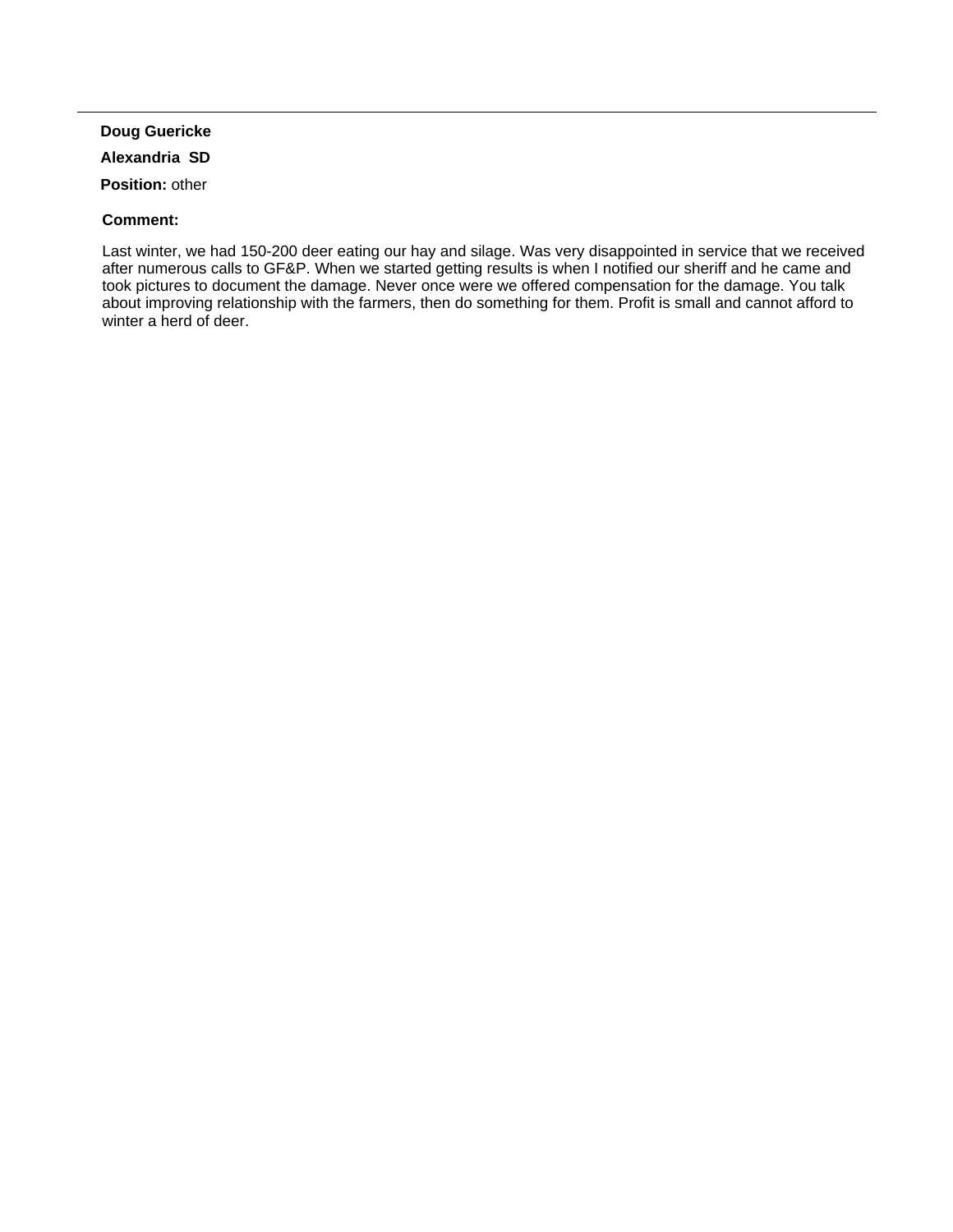$12 - 2 - 30$ Please consider a limited, andowner soason only for furthers in Autora County. The counties that bordon Aurora County have had a formal Tunkey season for years. Every your, we see more a limited number of tags to land owners could be part of an updated Turky Management Thank you for your<br>consideration. Teters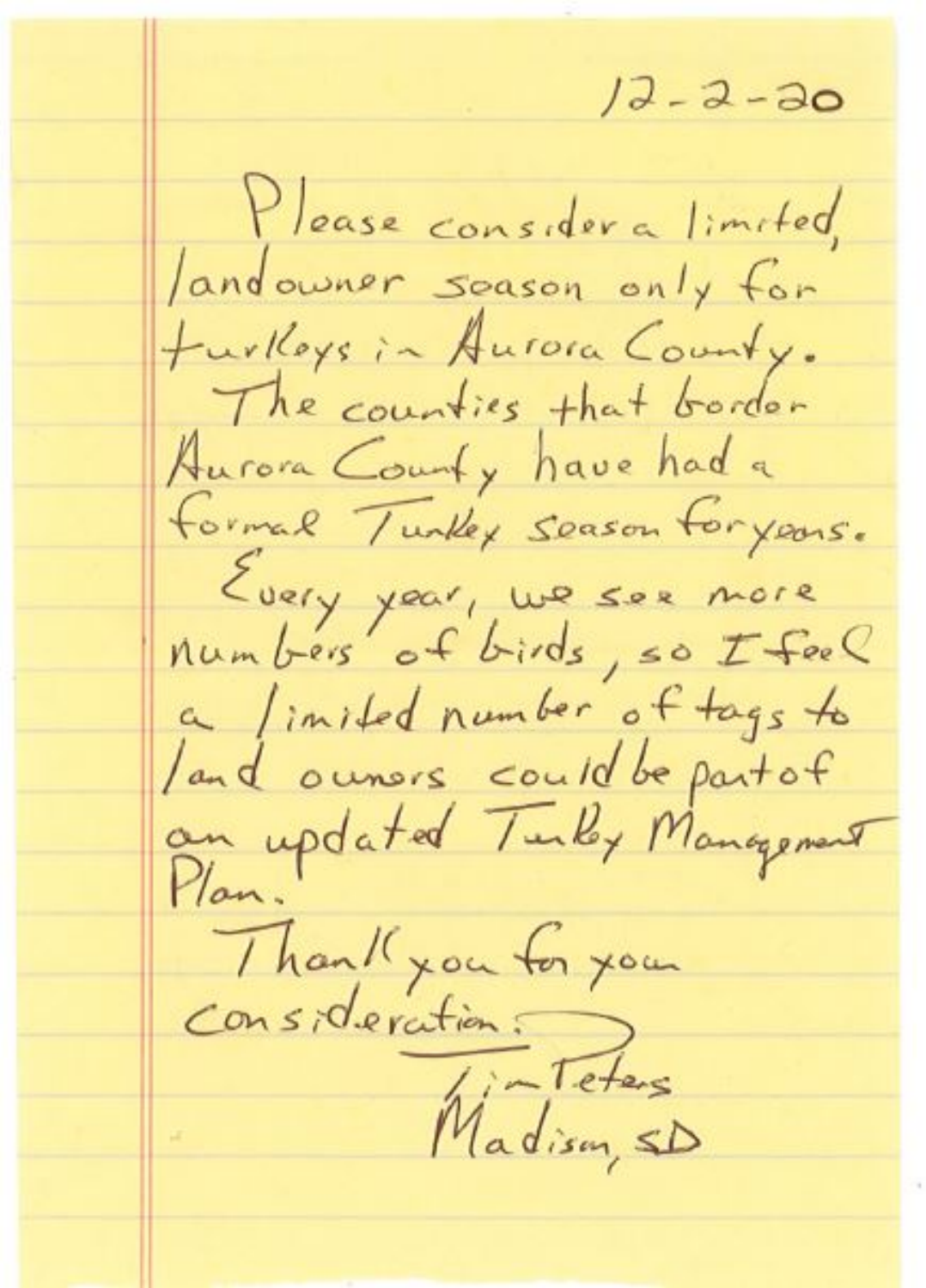

# **DIVISION The Izaak Walton League of America**

DEFENDERS OF SOIL, AIR, WOODS, WATERS, AND WILDLIFE

January 4, 2021

South Dakota Game, Fish and Parks Commission 523 East Capitol Avenue Pierre, SD 57501

Dear Commissioners,

The South Dakota Division of the Izaak Walton League of America (Division) thanks you for the opportunity to comment on the proposed rule to establish a procedure for the public to request a navigation lane through a closed nonmeandered body of water. The rule would only apply when no other legal public access is available to nonmeandered water open for recreational use.

The Division supports the proposed sample rule:

*ARSD 41:04:06:06 – Navigation lane petition. Upon receipt of a petition to establish a navigation lane the commission shall, at their next regularly schedule commission meeting, consider the request and either deny, grant, or modify the petition. If the commission grants or modifies a petition it shall be established by rule pursuant to SDCL 1-26 in this chapter.* 

*ARSD 41:04:06:07 – Navigation lanes established. While accessing the navigation lane, the individual shall take the most direct path to the open nonmeandered body of water and shall not recreate in any manner while in the navigation lane. The department shall be responsible for marking all navigation lanes established pursuant to this section. The following navigation lanes are established for transportation purposes:*

In a 2017 special session, legislation was passed requiring the Commission to promulgate rules to establish a public petition process. The legislation states a person can request to open a portion of a closed nonmeandered water for limited transportation to areas of that nonmeandered water open for recreational use.

This is a needed process as there isn't anything in place that allows a public petition process.

The Division believes the proposed rule, with the 60 day comment period, creates a fair process where landowners and recreationalists will have input in how lanes are created. We think this brings balance for all interests to this important issue and protects the rights of all citizens.

The Division supports the current system that taxes flooded land at the lowest rate. We would also support refunds or reductions of property taxes on inundated land if that water is open for the public's use.

The South Dakota Division of the Izaak Walton League of America appreciates the opportunity to comment on the proposed rule. We again support the rule that establishes a procedure where the public can request a navigation lane through a closed nonmeandered water when no other legal public access is available to that nonmeandered water that is open for recreational use.